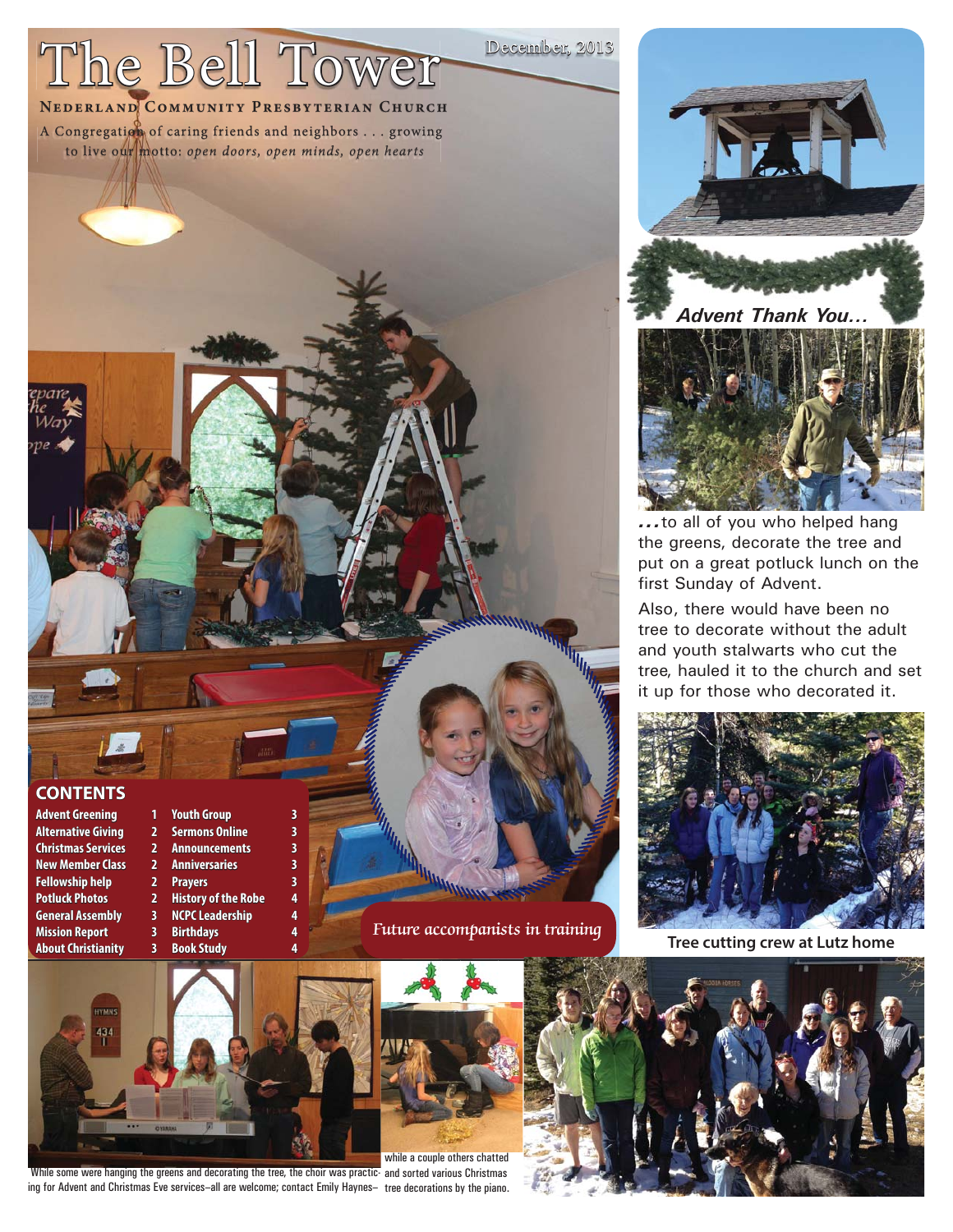# **Alternative Christmas Giving**

**S**o much of Christmas these days is buying and getting stuff. There's nothing wrong with sweaters and electric shavers and stockings full of candy; but Jesus came to give himself, and to inspire us to help those in need. Here are a few opportunities at NCPC, for you to share in some alternative giving.

- $\bullet$  Go to www.pcusaspecialofferings. com to *order your Christmas cards*. They are attractive, may be customized to your wishes, and 100% of the proceeds support a variety of Presbyterian mission initiatives: local and global peacemaking, ministry to at-risk children, continued disaster recovery, hunger relief, empowering the poor, and more!
- During worship on Dec 22, you can join tens of thousands of Presbyterians in contributing to the *Christmas Joy Offering*. 50% of the offering supports education and leadership development at Presbyterian-related racial and ethnic colleges and schools; and 50% of the offering supports retired pastors and church workers in need.
- At both Christmas Eve services, the offering will support our congregation's *Deacon's Fund*, which supports local neighbors in need. We help folks with all sorts of issues, from food to health care, vehicle reliability to electricity bills, warm clothes to baby supplies. This little bit of support can go a long way.
- Give to the *Nederland Food Pantry* in someone's honor. The pantry does much more than simply providing food for those in our community who are in need. A donation of \$10 may be used to obtain cleaning supplies for four families. A donation of \$25 can provide a whole month of meals for a family; \$50 can provide fresh fruits and vegetables for many people; \$100 might help a family with a dental or utility bill.
- Check out the *Presbyterian Catalog*  of Gifts you can give in people's honor at www.presbyteriangifts.org! Supply a south Asian farmer with reliable tools for only \$10; give a

South American family a set of five chickens for \$25; help a Sudanese village with a treadle pump for \$65; feed a Presbyterian Young Adult Volunteer (our faith tradition's version of Peace Corps) for a month for \$100. \$100.





**One True Light** This holy season, let the love represented by the birth in Bethlehem illuminate our hearts and shine in our actions by giving gethe Christmas Joy Offering.

OFFERING

**Three Ways to Give** . Through your congregation • Text JOY to 20222 to give \$10 · presbyterianmission.org/give/christmasjoy

#### **Christmas Services**

**The Christmas Season** begins with Advent on December 1<sup>st</sup>. Each Sunday we will light candles for Hope, Peace, Joy & Love.

**On Christmas Eve** we will have **two** worship services: 5 p.m. will appeal especially to children and the festive folks; with 6:30 p.m. for a more contemplative mood.

#### **New Member Class**

Are you interested in joining the church as a formal member? In early 2014 we will have a series of New Member gatherings, from 9-9:45 on three Sunday mornings (date TBD). No tests or homework; this is simply to help us get to know each other, to learn about the history and ministry of NCPC, and to think about what it means to be a Presbyterian Christian.

#### **Sunday Fellowship**

If you can make coffee, set out some cookies, and fill a dishwasher, we need your help with Sunday Fellowship! The



sign-up sheet is outside the kitchen.

# **Hanging of the Greens Potluck**

**Lots of good food and great conversations at the December 1 potluck. Next potluck in January.** 



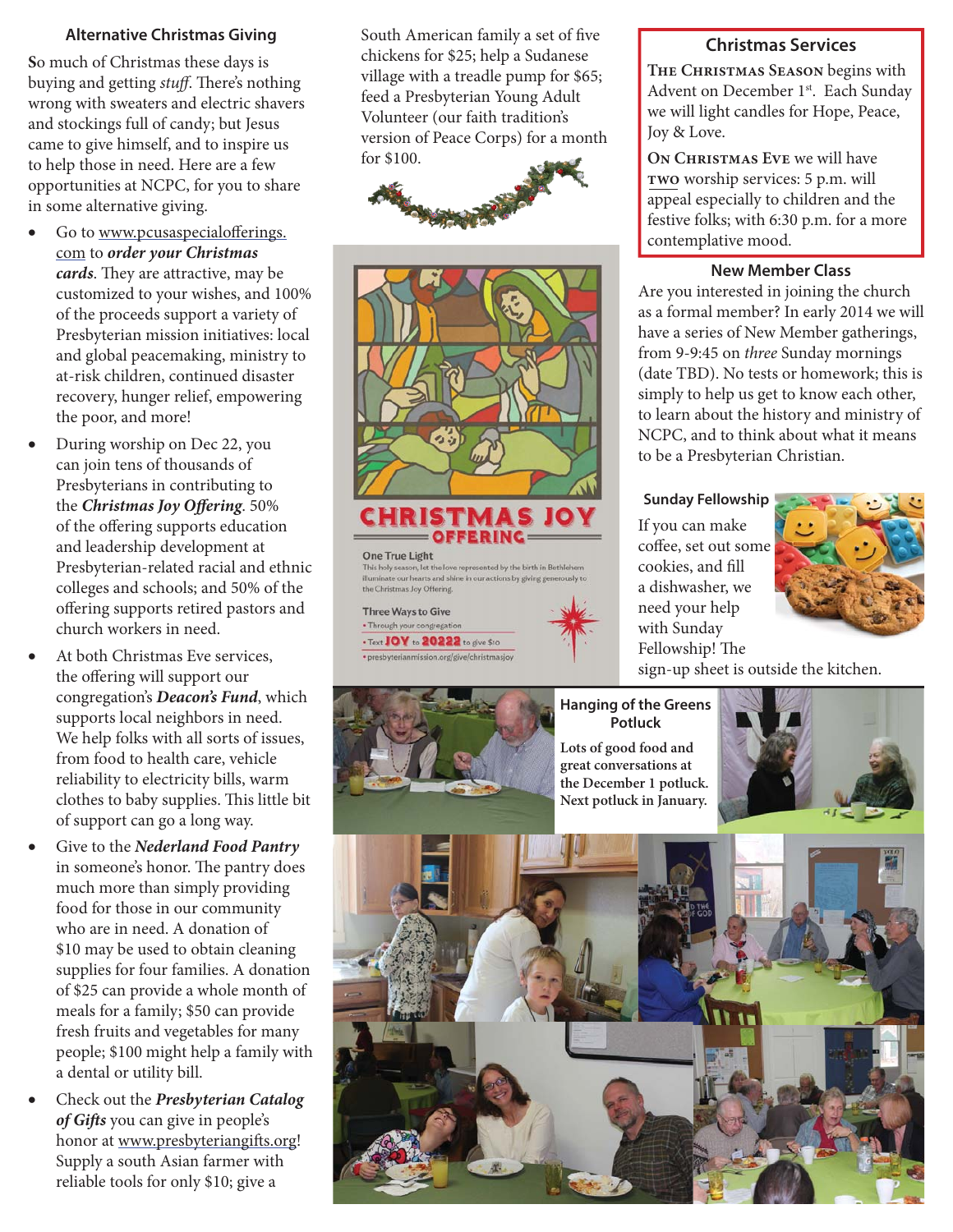#### **General Assembly**

NEXT JUNE 14-21 in Detroit, leaders from all across our



Presbyterian Church (USA) will gather at our biannual General Assembly. Each presbytery sends a few pastors, elders and young adult advisors to make decisions about the future of the denomination. Delegate nomination forms are available at **www.plainsandpeaks.org/documents**.

# **Teaching About Christianity**

At Nederland Middle/High School on December 4<sup>th</sup>, Hansen will participate in No Place For Hate's Diversity Day, by teaching our area kids about Christianity. Then, he'll lead a program about faith for a number of Cub Scouts on Dec 10<sup>th</sup>. If you have youngsters at home, use this holiday season to talk to them about our distinct faith traditions, and how to be forthright and polite in a world of so many belief systems.

**NCPC on Facebook** – Have you liked us on Facebook? We are at 97 likes; you could put us over the century mark! If you have liked us, check your settings to make sure you get all our updates.

**Coffee at Buffalo Bills** ― Every Tuesday morning at 9, a motley group of folks gather for coffee to discuss who we are as a church, what we are called to do next, and how to move toward it. Come, join the ongoing conversation!

December 15, following fellowship after worship.

**The Annual Congregation Meeting** will convene following the worship service on January 12.

# **THE DECEMBER NEWSLETTER deadline** is **Friday, December 27.**

# **The Never Ending Food Drive**

keeps on keeping on Food Drive because of your generous participation. It's "never ending" because poverty and hunger keep rolling along in this nation of ours. . . Hmm, time to rethink our systems?

# **December Anniversaries***!*

- 24 Charlene & Gaylord Morrison
- 27 Martha Ann & Charles Hogrefe
- 31 Jaydene Morrison & Russ Peterson

# **Report from the Mission Team**

The Human Services Resource Fair, that was held at the Nederland Community Center on Saturday, Nov 16, was a huge success. There were free flu shots provided by Dr Camarata and funded by the Nederland Food Pantry; free water well testing kits provided by Boulder County Public Health; Coupons for King Soopers provided by Catholic Charities; food bags provided by the Emergency Family Assistance Association; Mountain Family Health; low cost mental services provided by Peak to Peak Counseling; along with the involvement of several other agencies including other low cost Mental Health services and Boulder County Care Connect. In addition the Food Pantry was open as usual on Saturdays, and provided food to several households.

Coming in December, in addition to the Food Pantry's open hours on Thursday December 5th and every Saturday from 10-noon, will be the Christmas Food Basket and toy distribution on Saturday, December 14. We're always seeking volunteers, and can especially use added help for the Saturday, December 14

#### Youth Group

**Teenagers gathered** for a number of fun events in November! The Highlands High School Retreat taught about our life as a journey with God. We partnered with For the St Andrew Presbyterian in Boulder for a toworship with us on a regular basis; and for the SESSION WILL MEET Sunday, St Andrew Presbyterian in Boulder for a those serving in the military. mission project: to rake leaves and clean a basement for a 95 year old woman whose house flooded. Then we had a game night, where Hansen had no mercy…

> For December we are gathering for lunch and conversation at the church on the 8<sup>th</sup> at 11:30, a School's-Out Lock-In at the church on the 20<sup>th</sup> at 6:30, and Snow Day on the 31st at 9 am!

#### **dWes Stiefer, II is in there somewhere**



distribution of food baskets and toys from 9am-noon. **If you're able to help** you can contact me at Dennis.W.Whalen@gmail. com.

There is one negative item to report. The food that has been provided by the Temporary Emergency Assistance Program (TEFAP), formerly USDA, has not been available for the past couple months due to some yet to be clarified legal requirements that Boulder County Community Food Share is addressing. Hopefully this issue will be resolved soon. Due to the flooding the number of households served by the Nederland Food Pantry has grown to nearly 300 households a month, and the need for food to distribute is critical.

Please remember our Never Ending Food Drive and, when you're able, bring non expired food items to the church for distribution. Also, remember you can also donate money by writing a check to the Nederland Food Pantry and placing it in to the collection plate.

> — Dennis Whalen, Mission Elder Home 303.642.1435, Mobil 303.862.1501



Violet Aandres; Judy Anderson; Becky Binge; Shirley Filer; Megen Stadele; Joye Stanich; Robyn Wysong;

Prayers please for those who are unable

#### **Sermons Online**

When we launch the new website, links will make it will be very easy to listen

to sermons online. Until then, you can find them at YouTube. com, by searching for "Hansen



Wendlandt". By clicking on his name, you will be directed to Hansen's channel with dozens of videos and sermons.